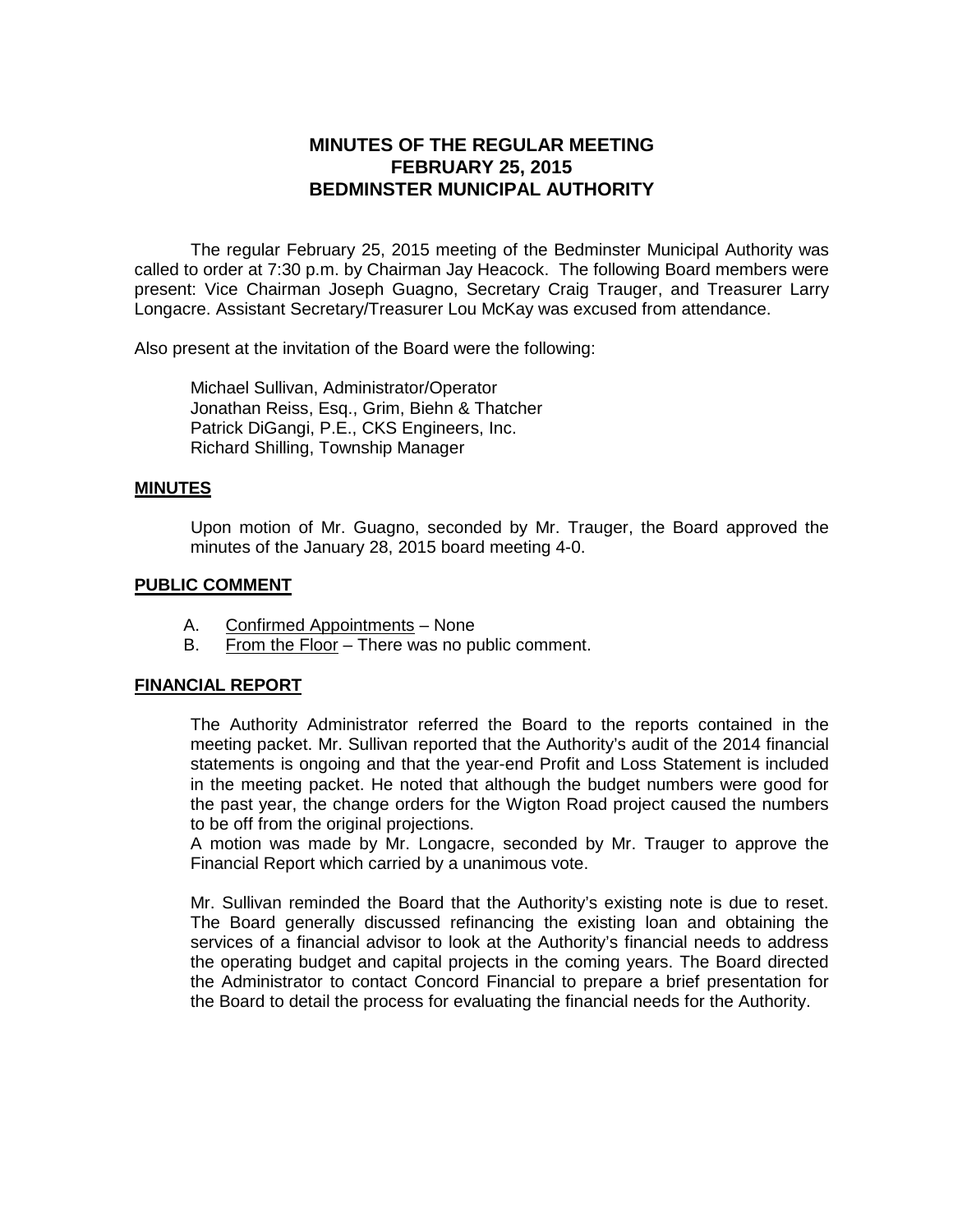#### **TREASURER'S REPORT**

1. Mr. Sullivan read the Treasurer's Report, dated February 20, 2015. A motion was made by Mr. Trauger, seconded by Mr. Guagno to approve the Treasurer's Report of - \$74,093.48 (Pennland Farms - \$17,957.29 Estates at Deep Run Creek \$6,147.91). The motion passed with a 4-0 vote.

### **SOLICITOR'S REPORT**

### **Authority Business**

Mr. Reiss referred the Board to his written report. He noted that it appears that Weis Markets may challenge the proposed tapping fees for the wastewater treatment plant upgrade. Dave Busch of Keystone Alliance is looking into the information required to make a determination of the appropriateness of the proposed tapping fees. He noted that THP is prepared to pay the tapping fees for the Cliffside Manor II development. THP Developers has requested that the Authority make assurances that if the commitments for tapping fees fall through that the Authority will guarantee the completion of the proposed upgrades to the treatment plant. After a deliberation by the Board, they directed the solicitor to notify THP that the Authority would not provide the commitment as requested.

**Developments** – The Authority Solicitor briefly updated the Board on the Weis Market project and proposed modification to the commercial EDU schedule.

### **ENGINEER'S REPORT**

### **Authority Projects**

The Authority's Engineer generally reviewed the projects within the written engineering report. He added that the DRBC renewal for the Pennland Farms Water System has been completed and submitted by the February  $24<sup>th</sup>$  deadline.

**Update to the Elephant Road Treatment Plant –** Mr. DiGangi reported that all of the permits have been acquired, the sewage facility planning, water quality management and NPDES permits are in place. The Developer has chosen a contractor to perform the upgrades. CKS has performed a review of the plans and has no additional comments to add to the Entech review.

**Kobasz/Wallner Sewer Connection – Completion of the 18 month maintenance period and authorization to release the financial security. –** The Authority Engineer reported that his office had completed the final inspection and that he is recommending the release of the financial security upon completion of any outstanding invoices or charge. A motion was made by Mr. Guagno to terminate the maintenance period and to release the financial security upon payment of all outstanding invoices related to the project. The motion was seconded by Mr. Trauger and passed unanimously.

**Kern Drive Sewer Replacement Project, Authorization to Bid –** Mr. DiGangi requested authorization to bid nearly 600 linear feet of sewer line replacement. He noted that there is only one lateral connection on the project and that connection belongs to the Authority at